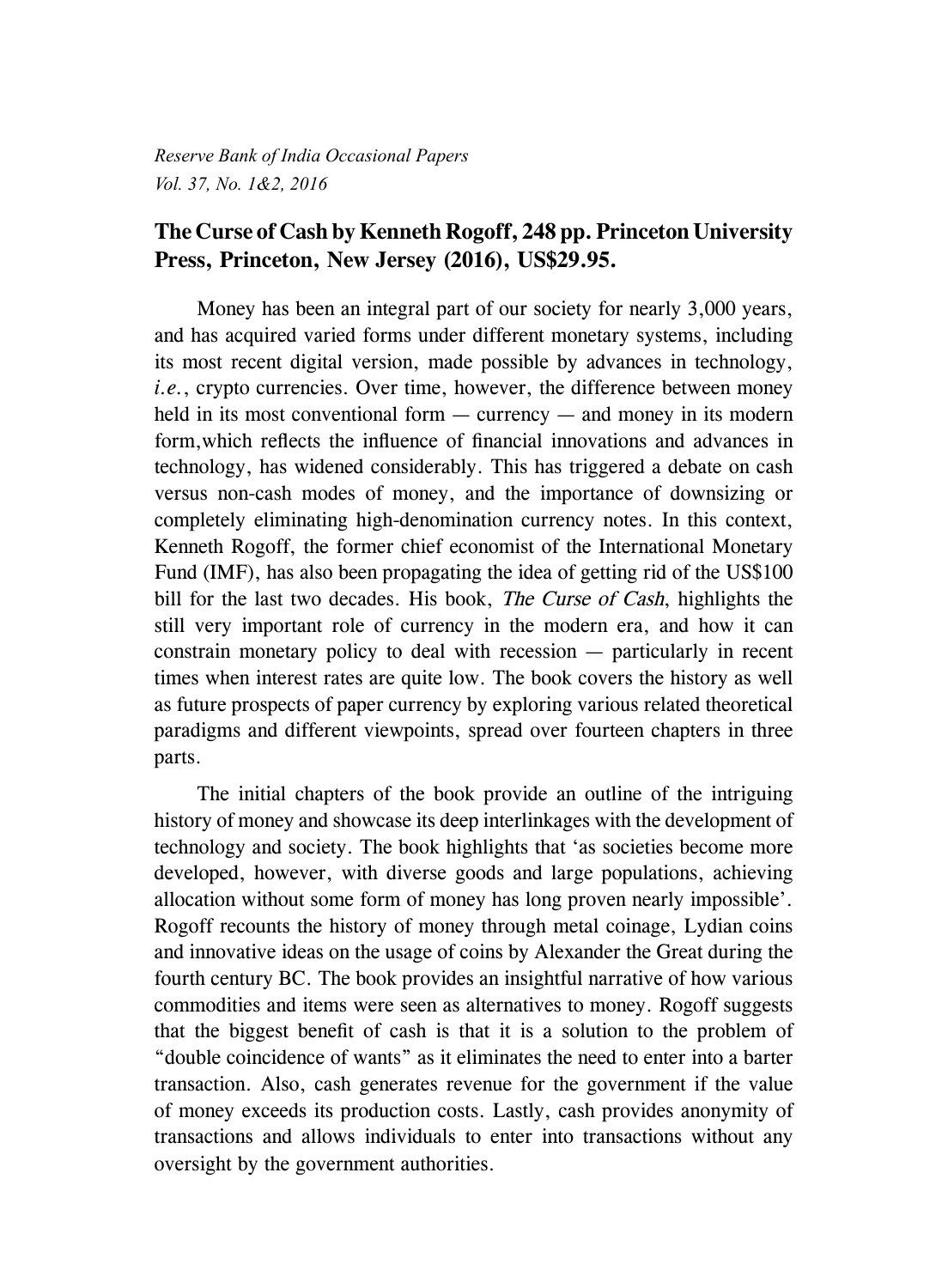116 RESERVE BANK OF INDIA OCCASIONAL PAPERS

The book highlights the important role that cash plays across developed countries, despite proliferation of alternative payment mechanisms. In the United States, for example, per capita use of cash is roughly about US\$4,200, 80 per cent of which is in high denomination bills of US\$100 (84 per cent if US\$50 denomination is also included). Even in Japan and the Euro area, high denomination notes still exist, *i.e.*, 10,000-yen note (equivalent to about US\$93 at present) and the Eurozone's €500 note (equivalent to about US\$570). The author argues for gradually moving towards a less cash economy in the advanced economies, by phasing out large denomination notes. For instance, in the United States, the author suggests the phasing out of US\$100 notes first, then US\$50 notes, and, eventually, the smaller currency notes like US\$20 and perhaps even US\$10. The speed of the proposed transition, however, needs to be slow, over at least ten to fifteen years.'Gradualism helps avoid excessive disruption and gives institutions and individuals' time to adapt'.

The idea of phasing out high-denomination currency is based on two arguments. The first is that a majority of high-denomination notes are the preferred mode of transaction for unlawful activities and, therefore, promote a broad range of criminal activities, including drug trafficking, racketeering, extortion, corruption of public officials, human trafficking and money laundering. The author supports this argument by extrapolating the estimates gathered by the Internal Revenue Service (IRS) of the United States (US) of the legally-earned but unreported taxes from 2006 to 2015. He estimates that there is a net tax gap of US\$500 billion, and more than half of it originates from cash transactions. He suggests that eliminating cash can help close this tax gap by at least 10 per cent, leading to an annual potential gain of US\$50 billion for the US government, and an additional US\$20 billion gain for the state and local tax authorities. The author provides estimates of unreported legal activity in other economies at 28.9 per cent of Gross Domestic Product (GDP) for Turkey, 22.3 per cent for Italy, and 15.3 per cent for Sweden, compared to 7.1 per cent for the US. The author further states that, despite having a similar overall GDP as the US, Europe's shadow economy at about US\$3 trillion, is more than double the size of the shadow economy of the former. And this may be attributed to higher tax rates and more burdensome regulations in Europe.

The book provides several interesting facts highlighting the link between money and criminal activities such as illegal drugs, corruption, and human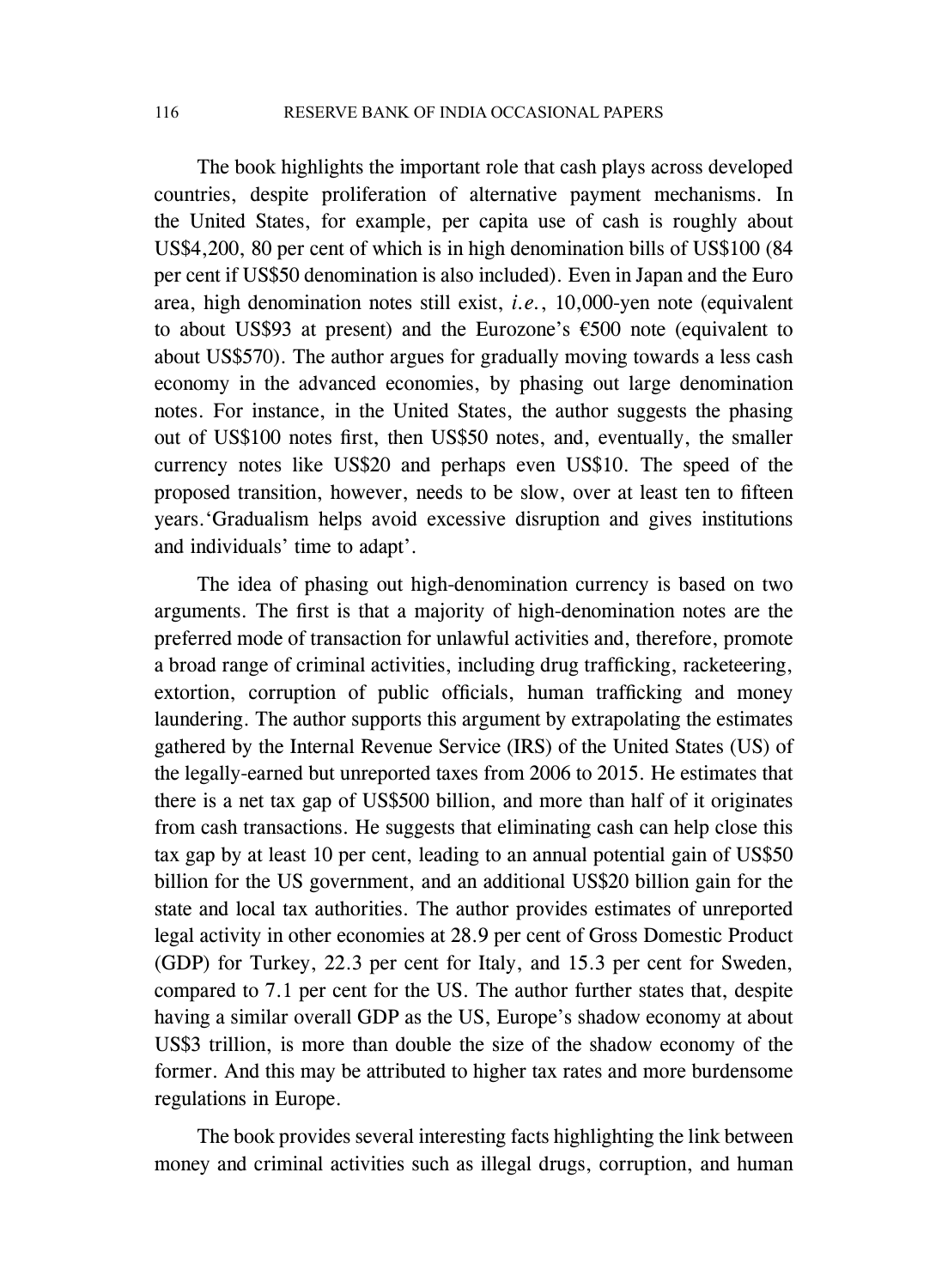trafficking. To weigh the importance of cash in the drugs market, Rogoff points out that about 90 per cent of all the US currency has traces of cocaine. The RAND Corporation's estimates placed the market of four major illegal drugs in the US, namely cocaine (including crack), marijuana, meth and heroin, at more than US\$100 billion in 2010. Phasing out high-denomination cash would be a significant blow to drug cartels in the US, as other means for doing such transactions are quite hard to adopt and are not as safe for routine use on a large scale. Furthermore, the use of other forms of money such as commodities (as in the barter era), foreign currency, or even over-reporting of invoices do not provide the convenience or anonymity that cash offers.

Rogoff's second reason for proposing elimination of high currency notes relates to monetary policy and macroeconomic stability. He argues that monetary policy may turn ineffective in dealing with deep and prolonged recessions in a high-cash economy. Negative interest rate policies may make cash more attractive than bank deposits and bank reserves, leading to weaker transmission of such policies.

The second part of the book explores the area of negative interest rates in terms of the relationship between paper currency and a central bank's policy. Ever since the financial crisis of 2008, the global economy, particularly the advanced economies, are experiencing a phase of low interest rates and inflation along with slow output growth rate. Macroeconomic theory suggests that the central bank of a country can lift an economy out of recession by pushing down the interest rates. However, a zero lower bound for nominal interest rates could constrain conventional monetary policy. Quantitative easing and negative interest rate become unconventional policy options in such cases. The author explains that paper currency can be thought of as a zero-interest-rate bond. As long as people have the choice of paper money, they will not prefer any instrument with a negative rate of interest. Central banks of Denmark, Switzerland, Sweden, the Eurozone, and Japan are the early adopters of negative interest rate policy on bank reserves. This policy puts pressure on private banks to charge negative rates on deposits with them. The private banks in some of the countries that used the negative interest rate policy (e.g., Denmark, Switzerland, and Sweden) have been able to pass on negative rates to their large clients, but they have not yet dared charge negative rates to their ordinary retail customers, at least not in a transparent fashion. However, banks that are charging negative interest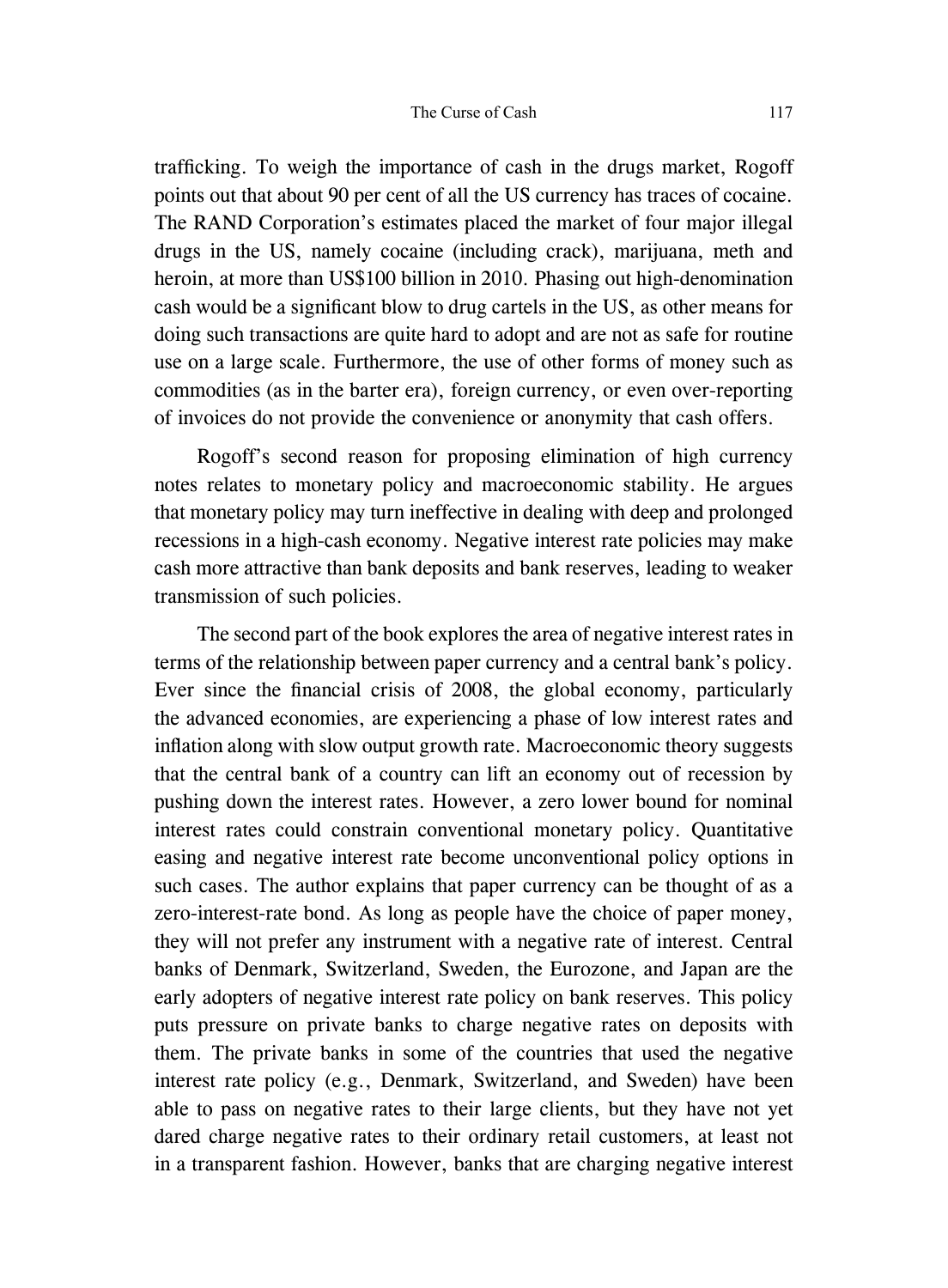rates will recoup their costs either by charging customers higher on other services or by charging higher for loans that the banks provide. One of the criticisms related to negative interest rates is that it might be regarded as a violation of the trust that citizens place in their government by giving it a monopoly over the currency supply. Rogoff thinks that these people are victims of the illusion of money, as one should actually see the real rate of interest on currency.

The negative interest rate policy might lead to instability in prices, financial markets, and a departure from rule-based monetary policy. Rogoff mentions that Friedman's alternative of limited monetary expansion, according to a fixed rule,would not work. Friedman thought that there was a fixed relationship between the quantity of money and prices, but this has not always proved to be the case. Rogoff argues that the ideal monetary system is the one that balances flexibility and commitment. If central banks had an option of setting interest rates to negative levels without limit, they would have had far more scope than they do today for pushing an economy quickly out of a deflationary spiral and also for counteracting the effects of credit contraction after a systemic financial crisis. To achieve monetary policy goals, therefore, it is necessary to enhance the likely effectiveness of a negative rate policy by discouraging cash holdings through the implementation of various legal, tax, and institutional changes.

Rogoff's proposal for less cash or elimination of currency leads to a few concerns though. The radical change will imply erosion in the income of central bank or seigniorage, which is the difference between the face value of currency minted by the government or the central bank and the cost of inputs, including both materials and production costs. The author places the estimated loss of revenue for various advanced economies' central banks at 0.3 per cent of GDP, which is way below the estimated tax evasion of 2.7 per cent of GDP for federal taxes alone, and perhaps another percentage point higher if state and local taxes are included. Nonetheless, the central bank would still earn money from electronic bank reserves even in a situation where there is a complete elimination of paper currency. The second crucial concern relates to the disruptive effect it will have on the poor who use currency intensively. Rogoff suggests that this concern can be addressed by providing subsidised access to financial services for the poor, giving them equal access to electronic currency, and, at the same time, helping reduce